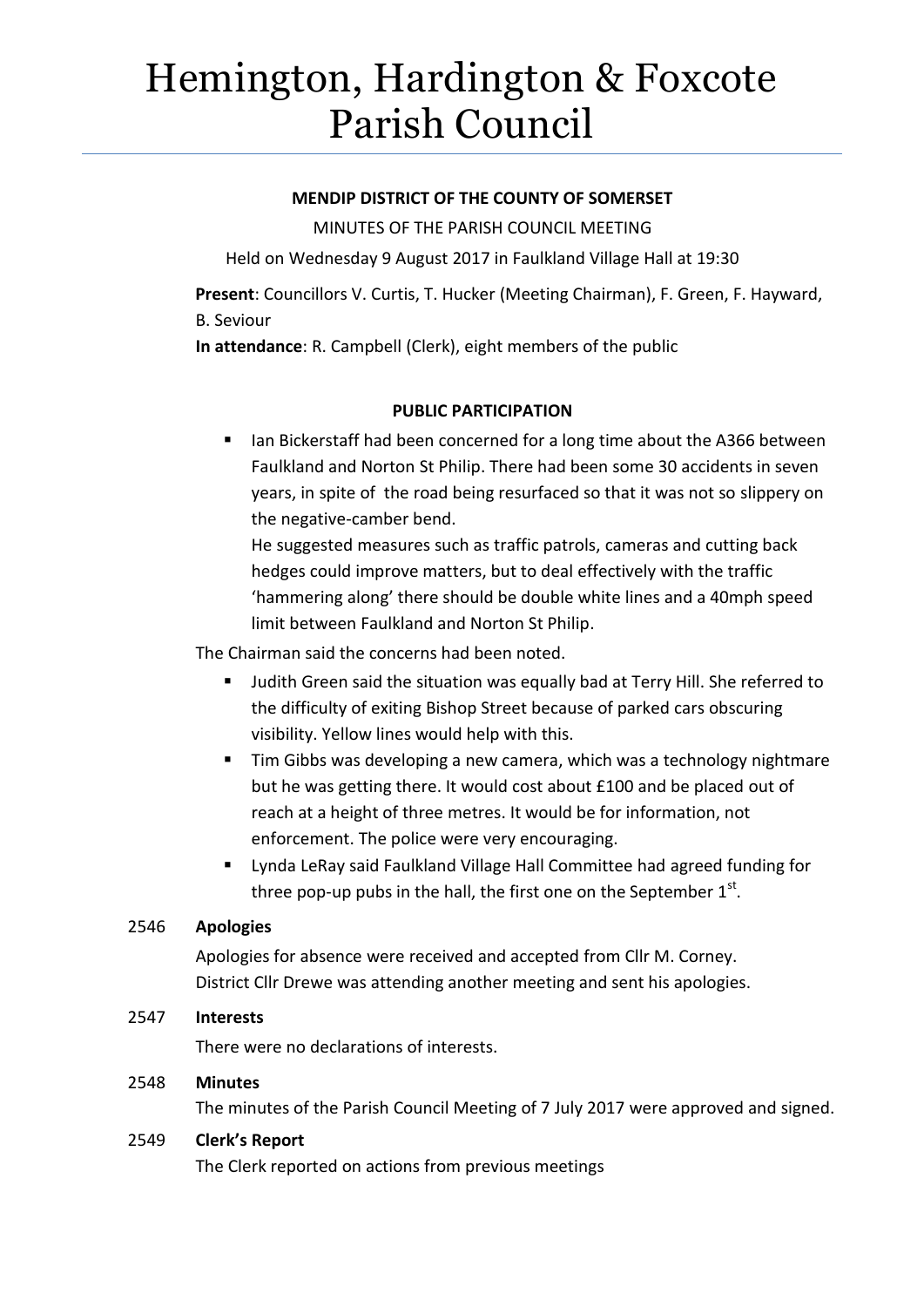### 2550 **Planning**

- (a) There were no applications.
- (b) The following planning decisions were noted

| 2017/1355/APP<br>09.05.2017<br>Approval<br>11.07.2017 | Lower Farm House, Faulkland,<br>Radstock BA3 5XD | Approval of details reserved<br>by condition 5 (joinery) of<br>permission 2017/0263/HSE |
|-------------------------------------------------------|--------------------------------------------------|-----------------------------------------------------------------------------------------|
| 2017/1354/APP<br>09.05.2017<br>Approval               | Lower Farm House, Faulkland,<br>Radstock BA3 5XD | Approval of details reserved<br>by condition 5 (joinery) of<br>permission 2017/0264/LBC |

Eight houses north of Faulkland High Street District Cllr Drewe had reported that Conservation Officer, Planning Officer and Chief Planning Officer visited the site and considered the PC's request to reduce the height of plots 1 and 2, but felt this would be hard to sustain on appeal.

(c) There were no enforcement updates.

## 2551 **Highways**

(a) and (b) Cllr Corney had emailed the suggestion that double white lines should be requested between Faulkland and Norton St Philip.

It was agreed to hold a site visit in Faulkland and at Tuckers Grave to help the council's consideration of whether to request yellow and/or white lines. It would be at 9:00am on Saturday 19 October. The bus would be turning at Faulkland.

The Chairman noted that survey respondents had been against yellow lines two to one.

Councillors discussed, with reference to yellow lines, people's expectations of being able to park outside their houses, possible urbanisation and other local concerns. He said the situation could not be properly assessed until the Wet Farm and other building contractors had finished.

From the floor Tim Gibbs said he had distributed a note on the yellow lines matter to households in the Bishop Street area, to draw attention to the survey.

(c) Highways updates Good progress had been made in attending to potholes and other matters agreed with the Highways Superintendent.

### 2552 **Community assets**

**RESOLVED** (proposed Cllr Hucker, 2<sup>nd</sup> Cllr Hayward, unanimous) to approve the application to have the Faulkland Inn designated as an Asset of Community Value.

# 2553 **Finance**

- (a) The Month Four financial statement was approved and signed
- (b) **RESOLVED** (proposed Cllr Hucker, 2nd Cllr Green, unanimous) to pay:

| Idverde – grass cutting July, inc. VAT | 235.72 |
|----------------------------------------|--------|
| Clerk's salary August - post-dated     | 180.76 |
| HMRC August - post-dated               | 45.40  |